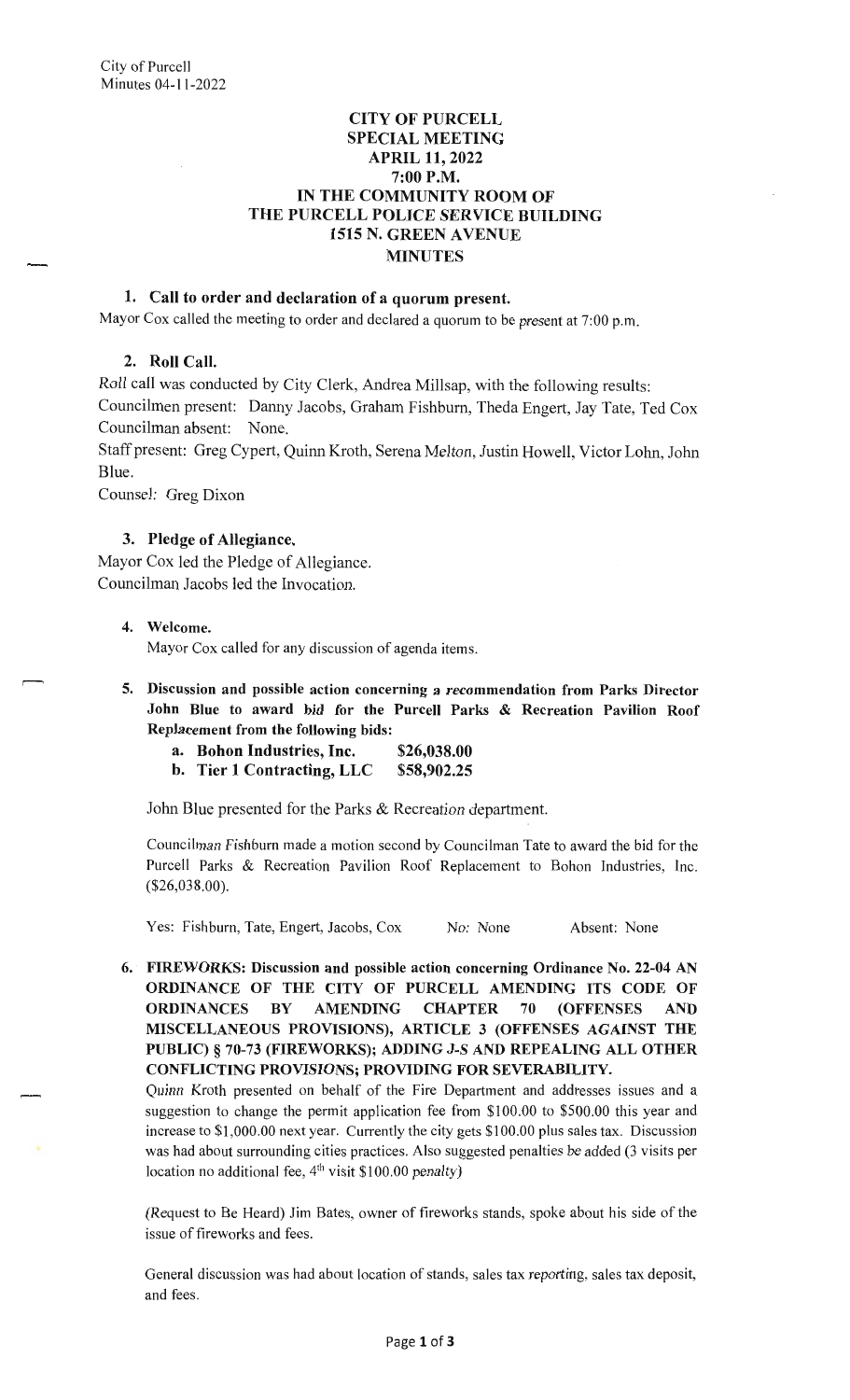*Mayor Cox declared the meeting to be in recess in order to go into the Purcell Public Works Authority Meeting at 7:25 p.m.* 

Councilman Fishburn made a motion second by Councilman Tate to amend Ordinance No. 22-04 by striking, in line H, beginning with June and July  $4<sup>th</sup>$  season 2023 the city sales permit shall be \$500.00 and shall be obtained from the code enforcement prior to June 15<sup>th</sup> of each year.

Yes: Fishburn, Tate, Engert, Eubanks, Cox No: None Absent: None

Councilman Fishburn made a motion seconded by Tate to approve Ordinance No. 22-04 as amended.

Yes: Fishburn, Tate, Eubanks, Engert, Cox No: None Absent: None

*Mayor Cox called the meeting to order 7:30 p.m.* 

#### 7. **Administer the oath of office and swear in council members:**

- **a. Allen Eubanks as Council Member for Division 5 (term April 11, 2022, to April 11, 2025); and**
- **b. Jay Tate as Council Member for Division 4 (term April 11, 2022, to April 11, 2025).**

Mayor Cox administered the oath of office to Allen Eubanks and Jay Tate

**8. Consideration and possible action to elect an interim Vice Mayor for a term of April 11, 2022- May 2, 2022.** 

Councilman Tate made a motion second by Councilman Eubanks to nominate Graham Fishburn to the position of Vice-Mayor to complete Vice-Mayor Jacobs term Yes: Tate, Eubanks, Fishburn, Engert, Cox No: None Absent: None

# *Mayor Cox declared the meeting in recess in order to go into the Purcell Public Works Authority Meeting at 7:25 p.m.*

*Mayor Cox declared the City of Purcell meeting in order at 7:30 p.m. to complete the business on Agenda Item No. 6.* 

### **9. City Council comments.**

Councilman Tate:

Thanked everyone for covering while he was out at the last meeting.

Councilwoman Engert: None

Councilman Fishburn:

Congratulated KC Jayhawks, Councilman Tate and Councilman Eubanks. Thanked Mr. Kroth for his work on the fireworks matter.

Councilman Eubanks: Thanked everyone for the welcomes.

Mayor/Chairman Cox: Thanked the fire department for their hard work all the time and especially in this matter. Thanked Mr. Bates for his comments and insight. **City Manager and staff comments.**  None.

**10. Adjourn.**  Mayor Cox declared the meeting to be adjourned at 7:45p.m.